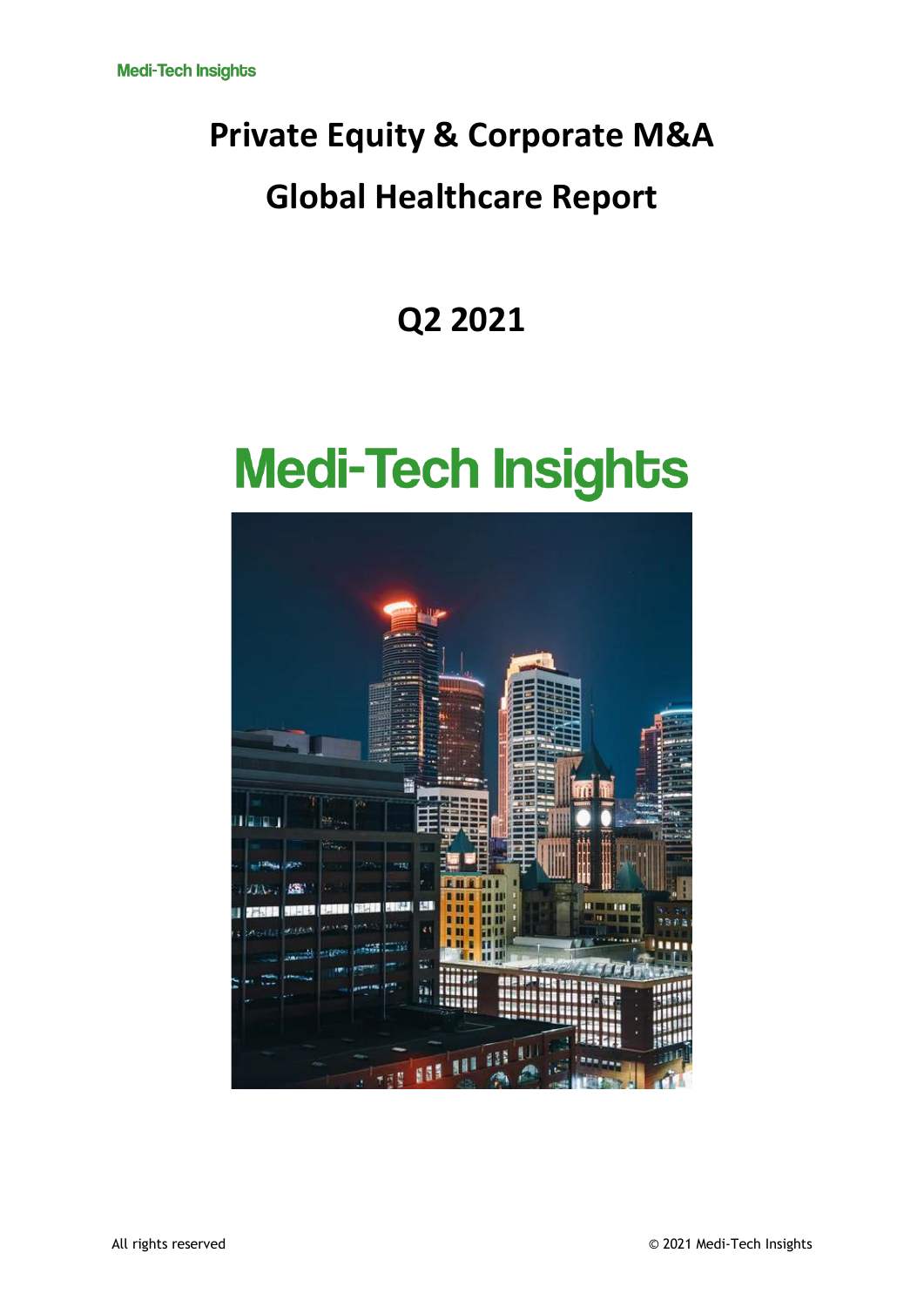### **Q2 2021 Healthcare M&A and Private Equity Report**

#### **The pandemic is over**

From a healthcare deal activity perspective, Q2 2021 saw over 1145 M&A transactions with total announced transaction value of \$ 93 billion. This would put Q2 as one of the highest value Quarters in the last 24 months.

Compared to the low seen in Q2 2020, at the peak of the pandemic, this represents a 400%+ increase in M&A activity.



#### **Private Equity bounces back, clocking up attractive exits as well as major investments**

After a lull in previous two Quarters, Private Equity returned as a major driver of M&A in healthcare, accounting for over 58% of the transaction value. This was highly influenced by the PPD Inc. (clinical trials and drug development services for biopharma) transaction with Thermo Fisher Scientific (as a strategic buyer), which grossed over \$21 bn for Carlyle Partners and Hellman Friedman in April 2021. Other notable exits included, Hytest (Summa Equity), Rayner Surgical Group (Phoenix Equity Partners), PeriGen Inc. (Galen Partners), Inivata (Farallon), Nexcelcom Biosciences (Ampersand Capital) amongst others.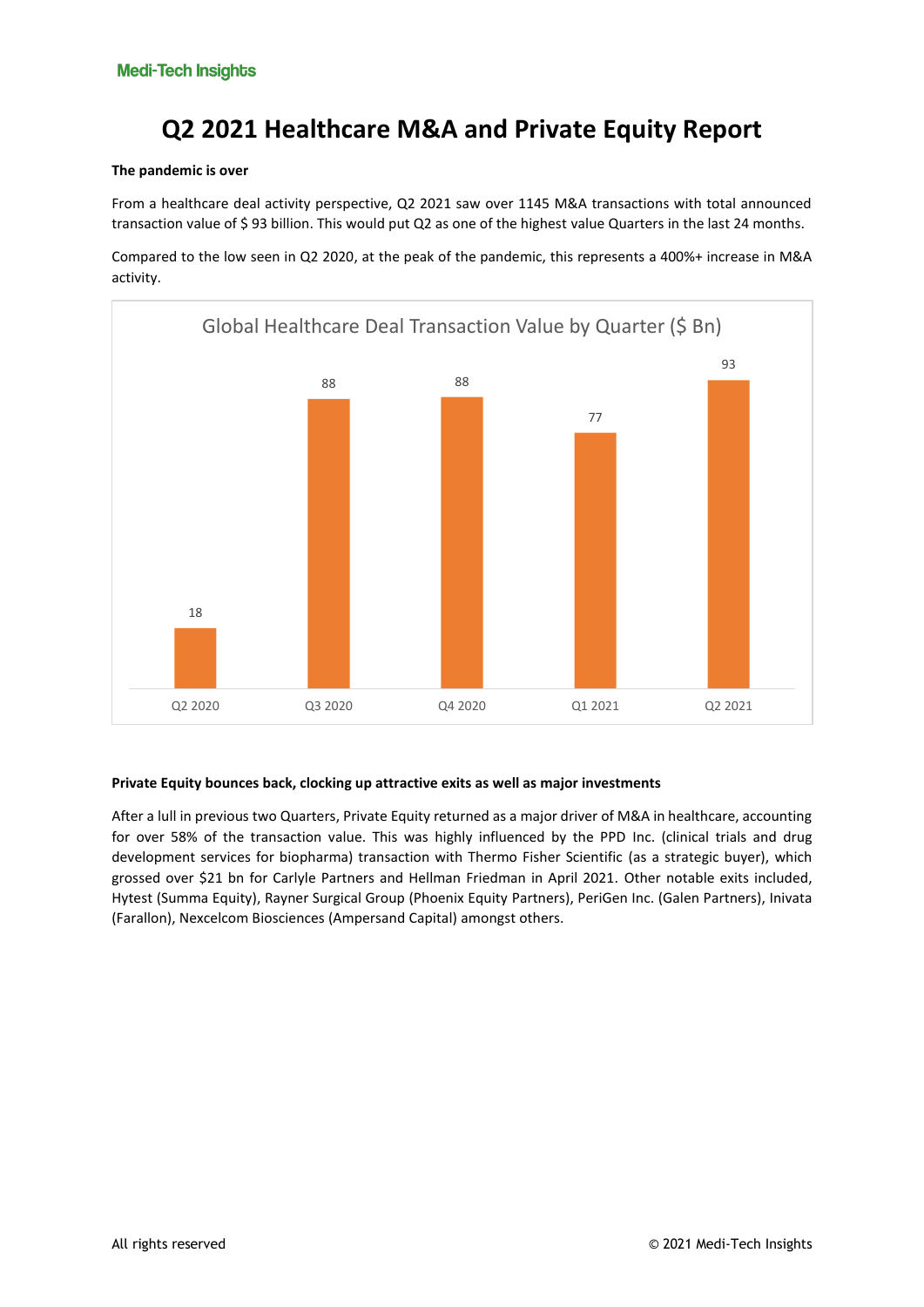

Private Equity funds made some notable investments in Healthcare Services & HealthTech in Q2 2021. We look at these sectors in more detail below.



**Healthcare Services bounced back; Healthcare Technology saw significant interest**

Healthcare Services M&A bounced back to represent over \$ 28 bn of M&A in Q2 2021- almost double of the activity seen in Q1 2021. This was a clear indication that investors were more comfortable about projections/pro-formas as routine healthcare visits started to pick up. As per our data, outpatient visits in the U.S are back to pre-pandemic levels and represent a big turnaround compared to the lows observed a year ago. Healthcare Services saw activity across US/Europe in Ophthalmology Clinics, Dermatology, Private Hospitals, Dental Clinics and Labs, Physical Therapy Clinics & Nursing/Care facilities.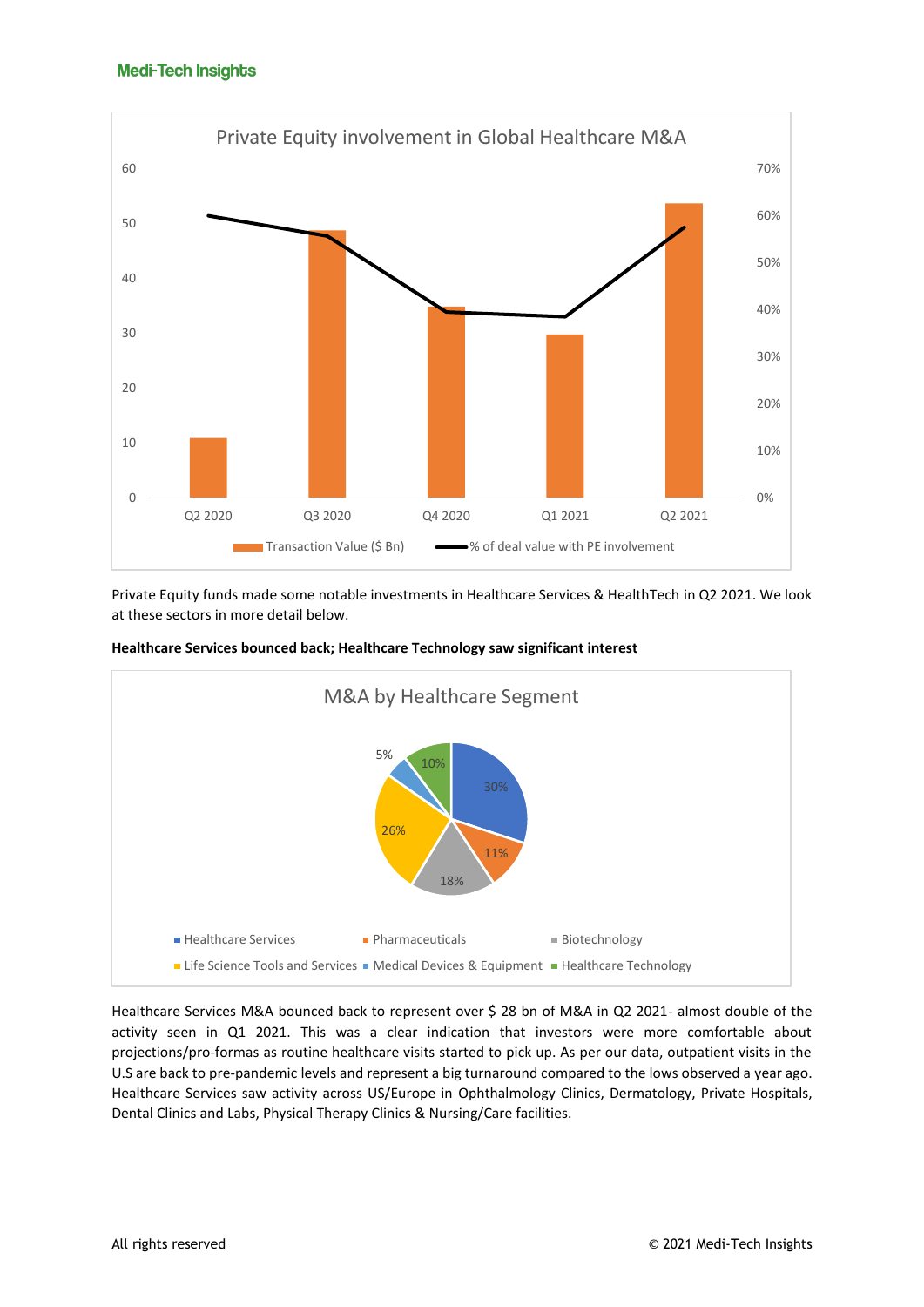#### **Medi-Tech Insights**

One of the upsides of the pandemic has been the accelerated adoption of digital healthcare across consultations, behavorial health, remote patient monitoring and wider adoption of healthcare analytics, practice management, EMR/EHR software by care providers including hospitals and physician practices. Some notable deals in the HealthTech sector include Verisys (provider credentialing software), KenSci (AI/ML platform for healthcare clients), GHX (e-supply chain solutions for healthcare), SPH Analytics (healthcare analytics), Aris Global (pharmacovigilance, drug monitoring, trials software) and Meona/I-Solutions (hospital specialized software).

| Announced | <b>Target</b>                | <b>Buyer</b>                            | <b>Transaction</b> | <b>Remarks</b>                                                                                                                                                                                                                                                                                                       |
|-----------|------------------------------|-----------------------------------------|--------------------|----------------------------------------------------------------------------------------------------------------------------------------------------------------------------------------------------------------------------------------------------------------------------------------------------------------------|
| date      | Company                      |                                         | value (\$ bn)      |                                                                                                                                                                                                                                                                                                                      |
| Apr 2021  | PPD Inc.                     | Thermo<br>Fisher<br>Scientific          | 21.0               | PPD, Inc., together with its subsidiaries, provides drug development services<br>to the biopharmaceutical industry worldwide. The company operates<br>through two segments, Clinical Development Services and Laboratory<br>Services.                                                                                |
| Apr 2021  | Gentiva Health<br>Services   | Humana<br>Inc.                          | 5.7                | Gentiva Health Services, Inc. offers home healthcare, hospice, and<br>community care services. The company provides skilled nursing, cardiac and<br>pulmonary care, neurorehabilitation, wound care, disease and pain<br>management, medication management and education, and balance<br>problem treatment services. |
| May 2021  | <b>UDG</b><br>Healthcare     | Clayton<br>Dubilier &<br>Rice           | 4.0                | UDG Healthcare plc, provides advisory, communication, commercial,<br>clinical, and packaging services to the pharmaceutical & healthcare industry.                                                                                                                                                                   |
| May 2021  | Spire<br>Healthcare<br>Group | Ramsay<br>Healthcare<br>(UK)            | 2.9                | Spire Healthcare is a leading independent hospital group in the United<br>Kingdom, delivering care to insured, self-pay and NHS patients across 39<br>hospitals and eight clinics.                                                                                                                                   |
| May 2021  | Vectura Group                | Philip<br>Morris<br>(outbid<br>Carlyle) | 1.3                | Vectura Group plc engages in the design, development, and supply of<br>generics and pharmaceutical products for the treatment of airways-related<br>diseases worldwide.                                                                                                                                              |
| Jun 2021  | Icario,<br>ChipRewards       | <b>CVC Capital</b><br>Partners          | n.a.               | Icario, Inc. operates a health action platform uses data science, behavioral<br>research, multi-channel tools, and smart rewards and incentives to connect<br>people with health.                                                                                                                                    |
| Jun 2021  | Aldevron                     | Danaher<br>Corporatio<br>n              | 9.6                | EQT/TA Associates-backed Aldevron is a contract science organization,<br>specializes in the production of antibodies, proteins, nucleic acids, plasmids,<br>and genomic DNA products. It produces and purifies plasmid DNA for<br>research, preclinical, clinical, and diagnostic applications.                      |
| Jun 2021  | CIOX Health                  | Datavant<br>Inc.                        | 7.0                | CIOX Health, LLC develops, owns, and operates a platform that provides<br>healthcare information and clinical data. It also provides information<br>release, denials prevention, coding and education, imaging, medical record<br>retrieval, second level review coding, and risk adjustment solutions.              |

#### **Notable transactions in Q1 2021**

#### **Outlook and Key Themes for Remainder of 2021**

High EBITDA multiples, uncertain revenue forecasts and pro-forma adjustments have been some challenges that investors have been grappling with, especially in the healthcare sector. While the multiples don't seem to be easing anytime soon, a number of Private Equity funds and buyers are more comfortable now with the revenue forecasts than they were a year back. SPACs will also drive the M&A trend for remainder of 2021 at the minimum. In certain markets like the UK, public market pricing has provided opportunities for take-private transactions (CD&D take-out of UDG Healthcare).

For H2 2021**, we see heightened deal activity in Healthcare Services** (Hospitals, ASCs, Dental/Dermatology/Ophthalmology/Aesthetic Clinics, Behavorial Health, Home/Hospice care, Physical Therapy) as normal patient numbers return to historical levels in most developed markets, though there are geographic/specialty nuances that need to be analyzed carefully.

Outsourced Services continue to offer opportunities to build platforms, drive consolidation in the market and build product/service adjacencies to tap into growing biopharma budgets & pipelines. **CDMO/CROs and derivative plays on biopharma R&D budgets** will continue to be a key theme as evidenced by a number of key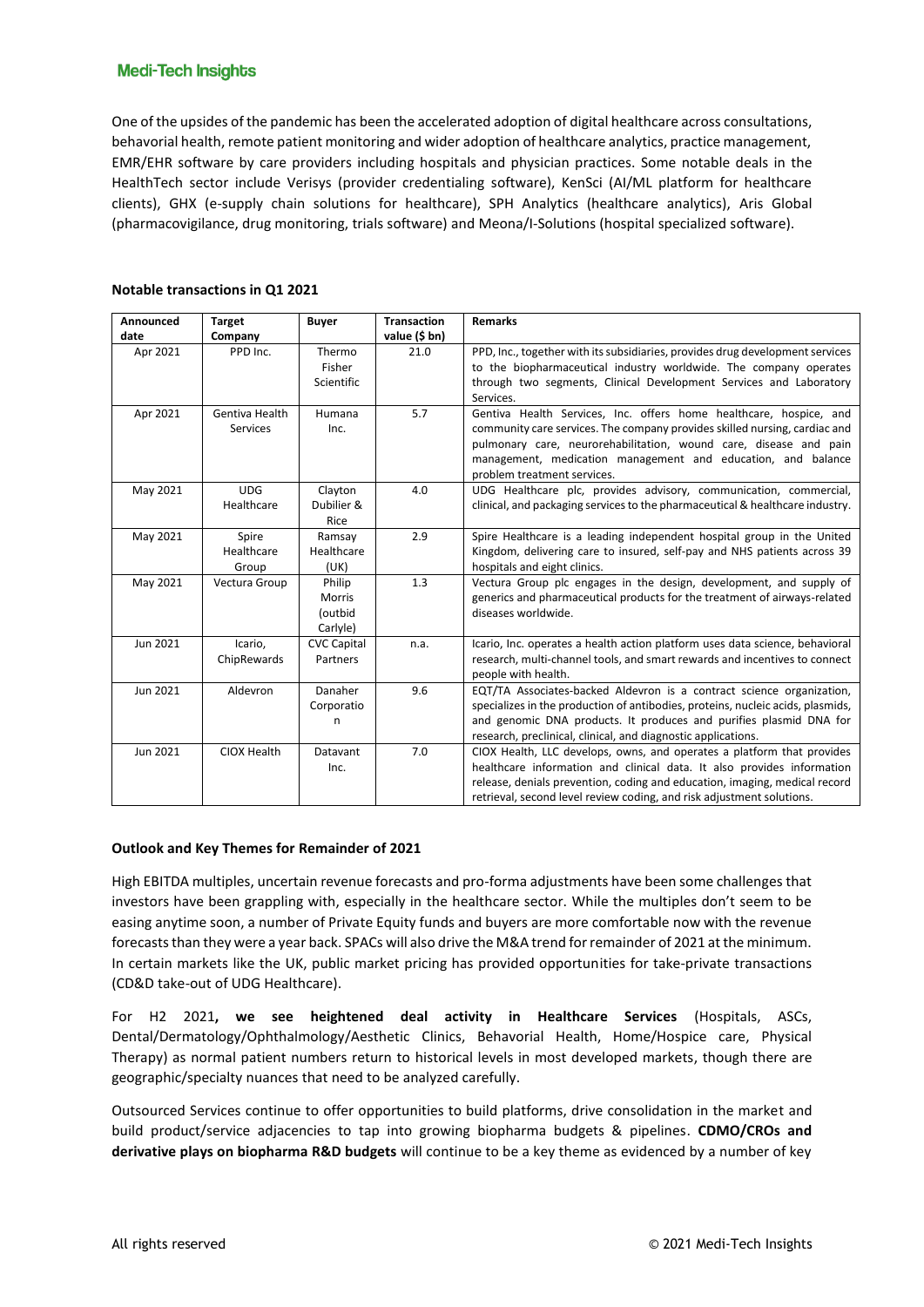#### **Medi-Tech Insights**

transactions in Q2 (Ology Biosciences by National Resilience, Vigene Biosciences by Charles River, MaSTherCell by Catalent)- of these cell & gene therapy/biologics CDMOs are especially of interest to Private Equity funds.

Last but not the least, we believe **HealthTech has emerged as a significant area** where there will be more Private Equity deals in the future. H1 2021 transaction values already represent a 5x growth vs. FY 2020. **Key areas within HealthTech are Practice Management/Hospital Software, Healthcare analytics, Medicare Advantage derivative players (US only), Tech-enabled Home Care/Remote Monitoring & Streamlining of Clinical Trials.**

Below, we share our holistic perspective on the attractiveness of various sub-sectors for Private Equity sponsors in 2021:



In summary, we expect 2021 to be a robust year for Private Equity and Healthcare M&A. The current liquidity & economic conditions have attracted a number of new Private Equity funds to enter the healthcare segment. In the long run, this is a positive for the healthcare sector, as long as all investors take the time to understand the intricacies & complexities of healthcare.